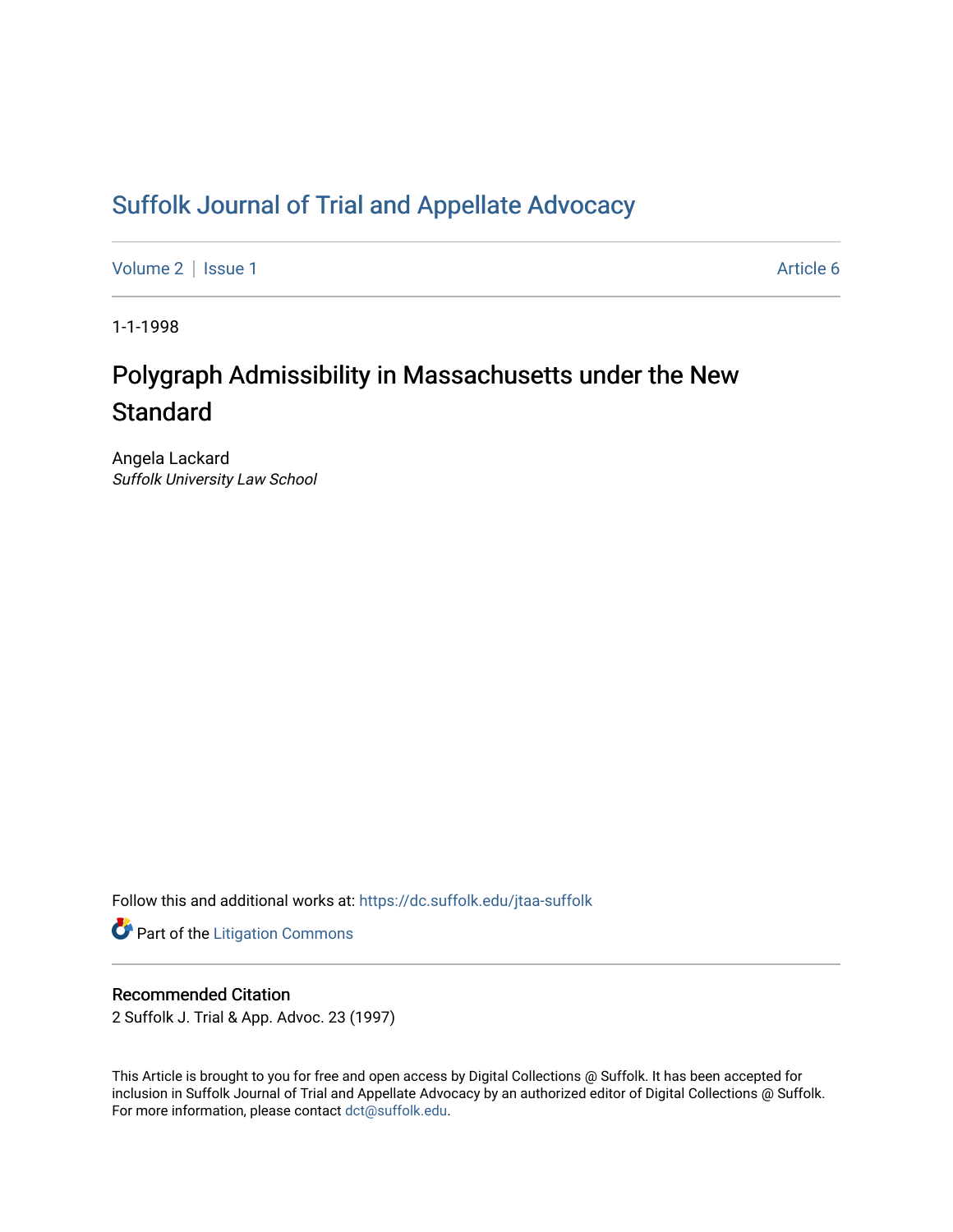## **POLYGRAPH ADMISSIBILITY IN MASSACHUSETTS UNDER THE NEW STANDARD**

"It takes two to speak the truth, **--** one to speak, and another to hear."'

#### I. INTRODUCTION

**A** recent change in the standard of admissibility for scientific expert testimony provided the Massachusetts Supreme Judicial Court with an opportunity to set predictable guidelines for polygraph admissibility.<sup>2</sup> In the past, the court set polygraph admission apart from all other types of scientific evidence with a changing and unpredictable standard. The previous standard for admitting expert testimony based on a scientific theory or process required a finding that the relevant community of scientists generally accepted the theory or process.3 While the court originally rejected polygraph evidence for failing to meet that standard,<sup>4</sup> it later ruled polygraph evidence admissible by creating an exception.<sup>5</sup>

Eventually, however, the court eliminated this exception for polygraph evidence, returning to the present *per se* rule against admissibility.<sup>6</sup> The court eliminated this exception **by** noting the polygraph's continued failure to attain general acceptance, its unreliability, irrelevance, and overly prejudicial effects upon juries.<sup>7</sup> While the new standard of admissibility allows for the admission of a scientific method or theory not yet generally accepted, it requires that the proponent establish its reliability and relevance.<sup>8</sup> Furthermore, even with

<sup>4</sup>*Id.* at 270, 641 N.E.2d at 481 (holding polygraphy lacks general acceptance).

**<sup>6</sup>***See* Commonwealth v. Mendes, 406 Mass. 201, 212, 547 N.E.2d 35, 41 (1989) (returning to strict application of *Frye* general acceptance rule for polygraphy).

**<sup>7</sup>***See id.* at 211, 547 N.E.2d at 40-41 (reviewing "shortcomings" of the polygraph method).

*8 See Lanigan,* 419 Mass. at 26, 641 N.E.2d at 1349 (reasoning that evidentiary relevance and reliability determine scientific validity).

<sup>&</sup>lt;sup>1</sup> Henry David Thoreau, Wednesday.

<sup>&</sup>lt;sup>2</sup> See Commonwealth v. Lanigan, 419 Mass. 15, 26, 641 N.E.2d 1342, 1349 (1994) (adopting a new standard to determine admissibility of scientific evidence).

**<sup>&#</sup>x27;** Commonwealth v. Fatalo, 346 Mass. 266, 269, 191 N.E.2d 479, 481 (1963) (finding general acceptance of a scientific theory a prerequisite to judicial acceptance).

**s** *See* Commonwealth v. A Juvenile, **365** Mass. 421, 429, 313 N.E.2d 120, 126 (1974) (holding polygraph results admissible in limited circumstances despite no general acceptance).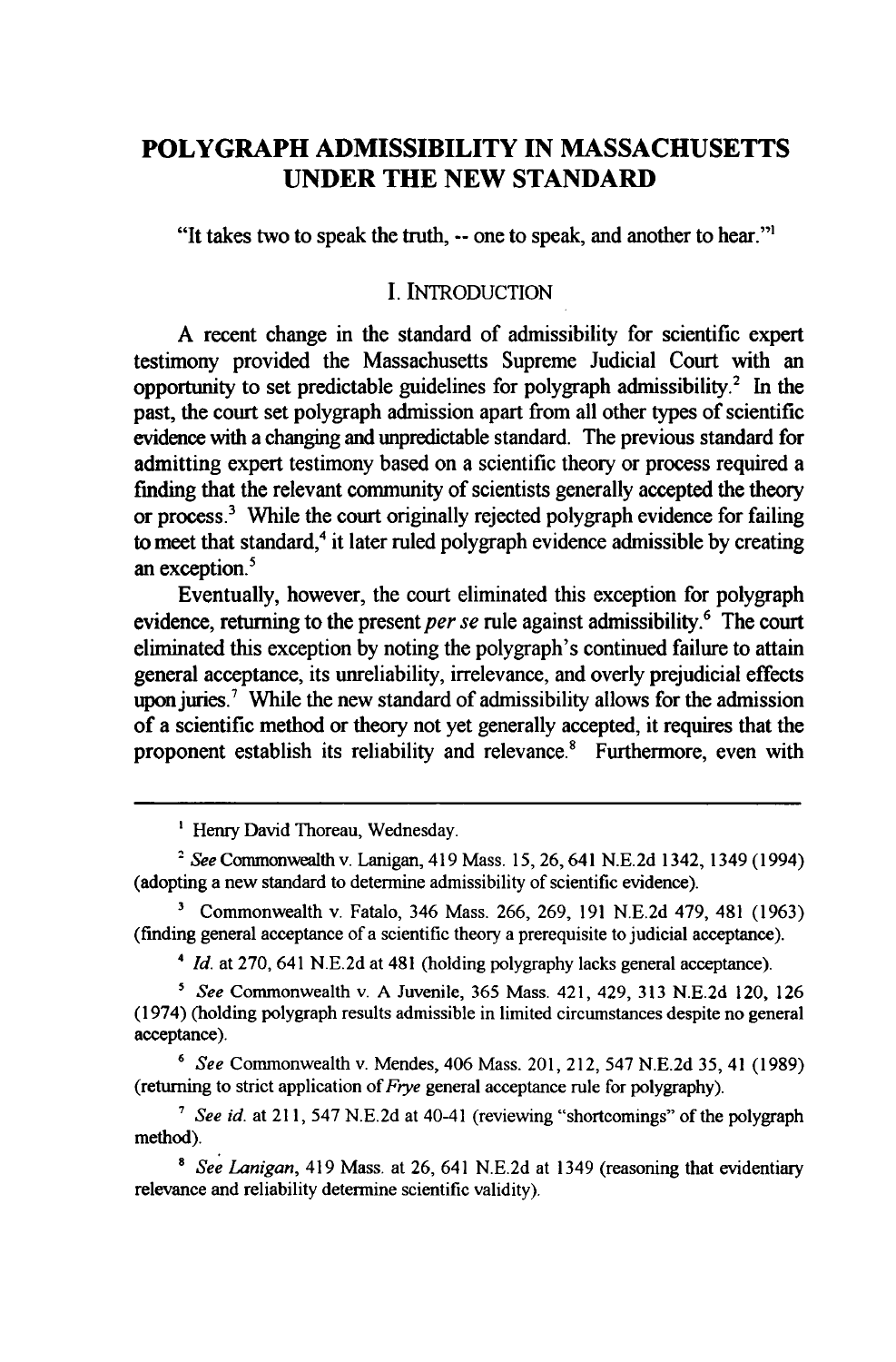reliability and relevance established, a court can always exclude evidence if its prejudicial effects outweigh its probative value.<sup>9</sup>

This article analyzes Massachusetts as well as federal precedent governing the reliability, relevance, and prejudicial effects of polygraph. Such analysis will help determine whether the use of polygraphy can meet the new standard.

#### **II.** MECHANICS OF POLYGRAPH **TESTING**

While several methods of polygraph testing exist, the control question examination remains the most commonly used technique.<sup>10</sup> In conducting a control question exam, a polygraph examiner questions a subject hooked up to a machine which measures and records involuntary bodily responses including blood pressure, pulse rate, respiration, and perspiration.<sup>11</sup> The underlying theory assumes that an examinee's untruthful response elicits involuntary, measurable physiological changes in the body caused **by** fear or anxiety.'<sup>2</sup>

The questions asked **by** the polygraph examiner include both relevant and control questions.  $13$  Relevant questions pertain directly to the criminal activity the defendant stands accused of, while purposely vague control questions relate only to acts similar to the crime in question.'4 Control questions, designed to

**' FED.** R. EVID. 403.

*'0 See Mendes,* 406 Mass. at 207, 547 **N.E.2d** at **38** (finding polygraphers investigating criminal incidents usually employ control question technique).

*"* See Commonwealth v. Vitello, **376** Mass. 426,431, **381 N.E.2d 582, 586 (1978)** (outlining the basis of polygraphy) *citing* Skolnick, Scientific *Theory and Scientific Evidence: An Analysis of Lie-Detection,* **70** YALE **L.J.** 694, **700 (1961).** Pneumographs strapped around the examinee's chest and abdomen measure the rate and depth of respiration. Susan M. Flanagan, *Employer* **-** *Employee Relations* **--** *The Employee Polygraph Protection Act: Eliminating Polygraph Testing in Private Employment is Not TheAnswer,* **11 S. ILL. U. L.J. 355, 355** n.9 **(1987). A** blood pressure cuff placed around the examinee's bicep measures cardiovascular activity, and electrodes attached to the examinee's fingertips measure perspiration, termed galvanic skin response. *Id*

**<sup>32</sup>***See A Juvenile,* **365** Mass. at 426, **313 N.E.2d** at 124 (discussing polygraphy's fundamental assumptions). Most agree a polygraph machine, when competently operated, accurately measures and records involuntary bodily responses. *See* W. Thomas Halbeib, *United States v. Piccononna: The Eleventh Circuit Adds Another Approach to Polygraph Evidence in the Federal System,* **80** KY. **L.J. 225, 230-31 (1991-92)** (reviewing mechanics of polygraph technique). Not everyone, however, agrees with the underlying assumption that an **untruthful** response causes fear or anxiety and the accompanying physiological changes. *Id.*

*See* Commonwealth v. Mendes, 406 Mass. 201, 207, 547 **N.E.2d 35, 38 (1989)** (describing control question technique).

*14 Id.*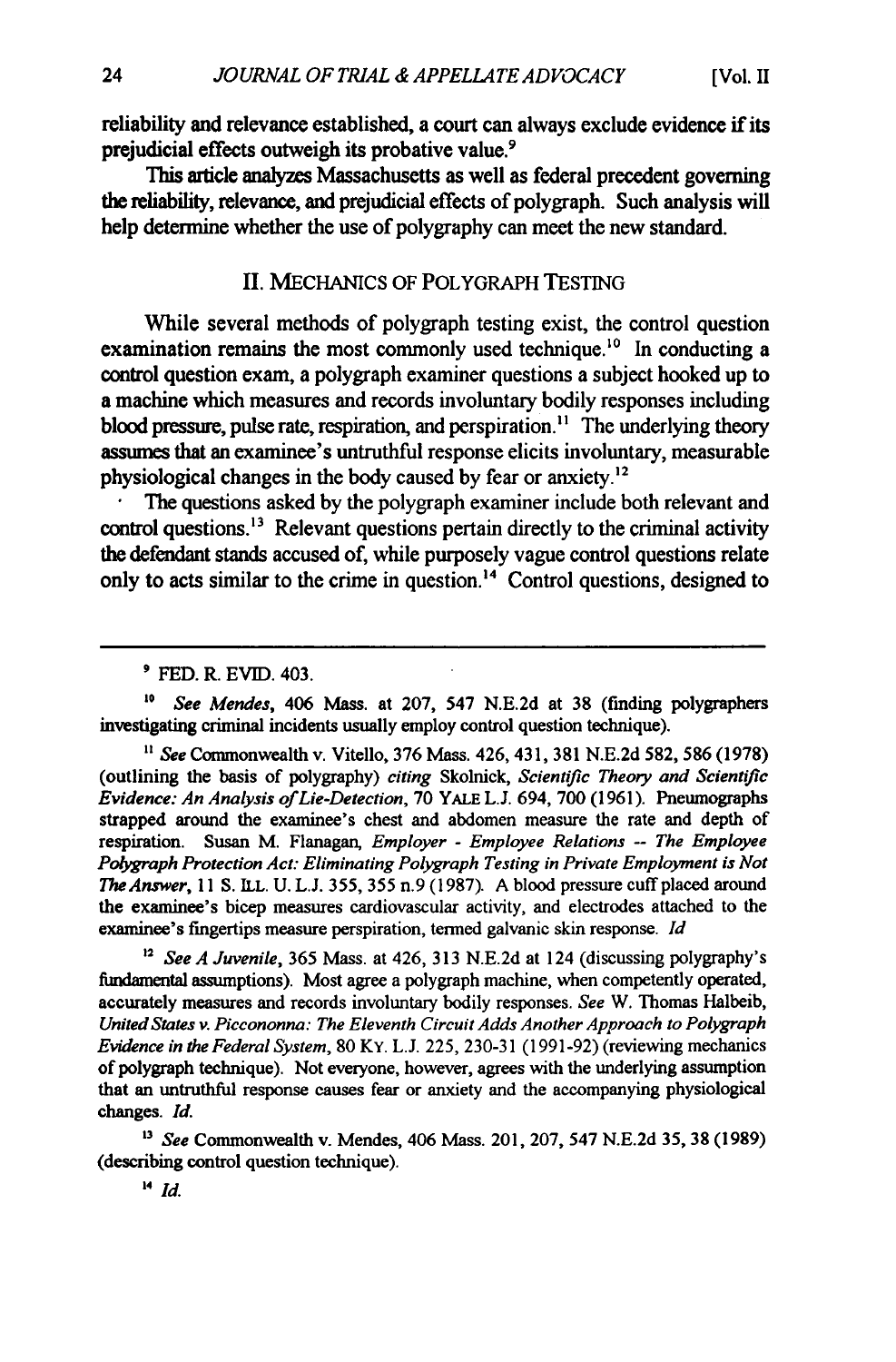arouse an examinee that has truthfully answered relevant questions, provide a basis for comparison with the relevant questions."5 Specifically, when control questions elicit stronger physiological reactions than relevant questions the examiner concludes that the subject answered the relevant question truthfully.<sup>16</sup> Alternatively, when the relevant questions produce stronger physiological responses than control questions the examiner concludes that the subject answered deceptively.<sup>17</sup> Polygraph examiners form their expert opinions regarding a defendant's truthfulness based on more than just the charts produced by the polygraph machine.<sup>18</sup> The experts also consider information collected prior to the exam, and pre- and post-test interviews with the examinee.<sup>19</sup>

Initially, an examiner reads all reports concerning the alleged criminal incident and speaks with police officers and attorneys involved in the case.<sup>20</sup> After collecting this initial data, the examiner informs the examinee about the test and the examinee's legal rights and inquires into medical problems or use of drugs.<sup>21</sup> Next, an examiner conducts a pretest interview with the examinee.<sup>22</sup> During this interview, the examiner convinces the examinee of the machine's accuracy in detecting deception to heighten the examinee's physiological reactions.<sup>23</sup> Finally, after administration of the exam, the examiner discusses the test with the examinee to clarify certain responses.<sup>24</sup>

*" See* Comnonwealth v. Vitello, **376** Mass. 426, 434-37, **381 N.E.2d** 587-89 (1978) (discussing phases of polygraph exam, which include data collection, pretest interview, testing, and post test interview).

**19** *Id.*

- **2'** *Id.* at 434, **381 N.E.2d** at **587.**
- **21** *Id.*
- $22$  *Id.*
- **'** Commonwealth v. Vitello, **376** Mass. 426, 434, **381 N.E.2d 582, 587 (1978).**

**<sup>24</sup>***Id.* at 437, **381 N.E.2d** at **589.** After the examiner has interpreted the charts produced **by** the polygraph machine and observed the examinee's demeanor during the test, the examiner forms a conclusion as to the examinee's veracity. *Id.* **If** the examiner concludes the defendant lied, the post test interview provides the defendant a chance to explain certain responses. *Id.* At this time the examiner may also attempt to obtain a confession. *Id.*

*<sup>15</sup> Id.*

*<sup>1&</sup>quot; Id*

*<sup>17</sup>Id.*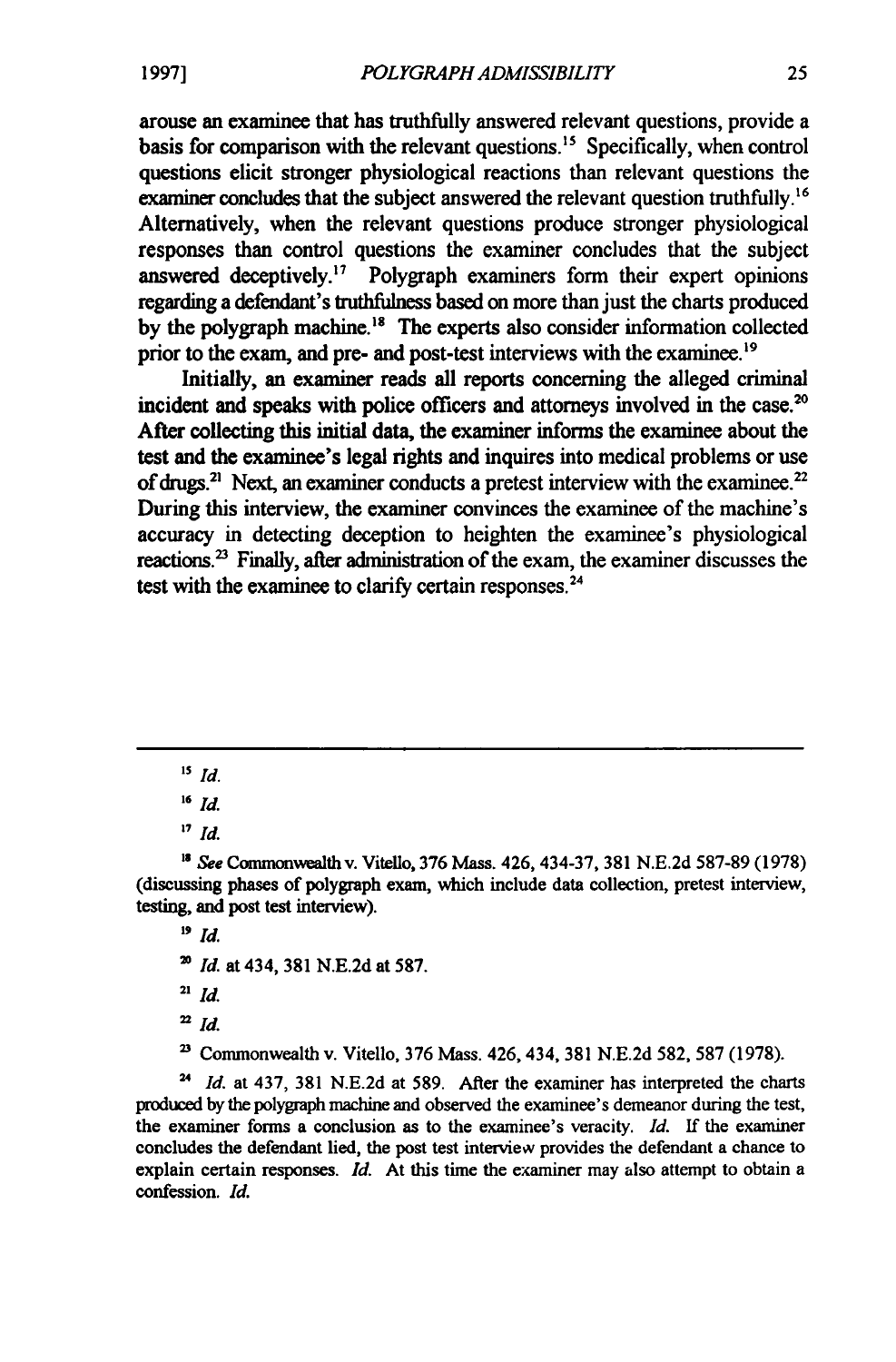#### III. HISTORY OF POLYGRAPH ADMISSIBILITY IN MASSACHUSETTS

More than seventy years ago *Frye v. United States"* established the "general acceptance" test.26 *Frye* required the exclusion of any novel scientific evidence fixed in a principle which failed to gain "general acceptance in the particular field in which it belongs."<sup>27</sup> The *Frye* standard gained widespread acceptance among federal and state courts because it is aimed at having those most able to determine a process' reliability, namely the scientists in the particular field, decide the validity of a method or theory.<sup>28</sup> While the standard shifted the responsibility of determining the reliability of new scientific techniques to the scientific community, judges still had to determine exactly what it is that must be "generally accepted," define the relevant field in which to search for acceptance, and decide what constitutes acceptance.<sup>29</sup>

While advocates claimed the *Frye* standard promoted uniformity of decision, many criticized the standard for responding too slowly in admitting reliable scientific theories.<sup>30</sup> Despite the criticism, this test prevailed throughout state and federal courts for more than seventy years barring many forms of scientific-based evidence, including DNA and polygraph results.<sup>31</sup>

In 1963, the Massachusetts Supreme Judicial Court, ruling for the first time

*Id.* at **1014.**

<sup>27</sup> *Id.* The Frye Court ruled on the admissibility of systolic blood pressure, the precursor to the modem polygraph machine. Id. The court offered no explanation nor cited any authority when announcing the requirement that scientific theories must gain general acceptance prior to admission into evidence. *Id.*

**<sup>28</sup>***See* Steven M. Egesdal, Note, *The Frye Doctrine and Relevancy Approach Controversy: An Empirical Evaluation,* 74 GEO. L.J. 1769, 1769 (1986) (stating majority of courts adhere to general acceptance standard in evaluating admission of scientific evidence); Giannelli, *The Admissibility of Novel Scientific Evidence: Frye v. United States*, *Half-Century Later,* 80 COLUM. L. REV. 1197, 1198 (1980) (observing courts uniformly apply general acceptance standard); *see also* United States v. Skeens, 494 F.2d 1050, 1053 (D.C. Cir. 1974) (noting general acceptance standard uniformly applied in circuits); United States v. Addison, 498 F.2d 741, 743 (D.C. Cir. 1974) (stating standard assures most qualified individuals speak to the scientific method).

<sup>29</sup> Harvard Law Review Association, *Confronting The New Challenges of Scientific Evidence,* **108** HARV. L. REV. 1490, 1491 (May 1995).

*" See* United States v. Piccinonna, **885** F.2d 1529, 1532 n.7 (11th Cir. **1989)** (revisiting polygraph admissibility because *Frye* standard subject to wide criticism).

**a'** *See* Commonwealth v. Mendes, 406 Mass. 201, 202, 547 N.E.2d **35,** 35-36 (1989) (ruling polygraph evidence inadmissible for failure to gain general acceptance); *see also* Commonwealth v. Cumin, 409 Mass. 218, 221-22, 565 N.E.2d 440, 442 (1991) (holding DNA evidence inadmissible for failure to gain general acceptance).

<sup>&</sup>lt;sup>25</sup> 293 F. Supp. 1013 (D.C. Cir. 1923).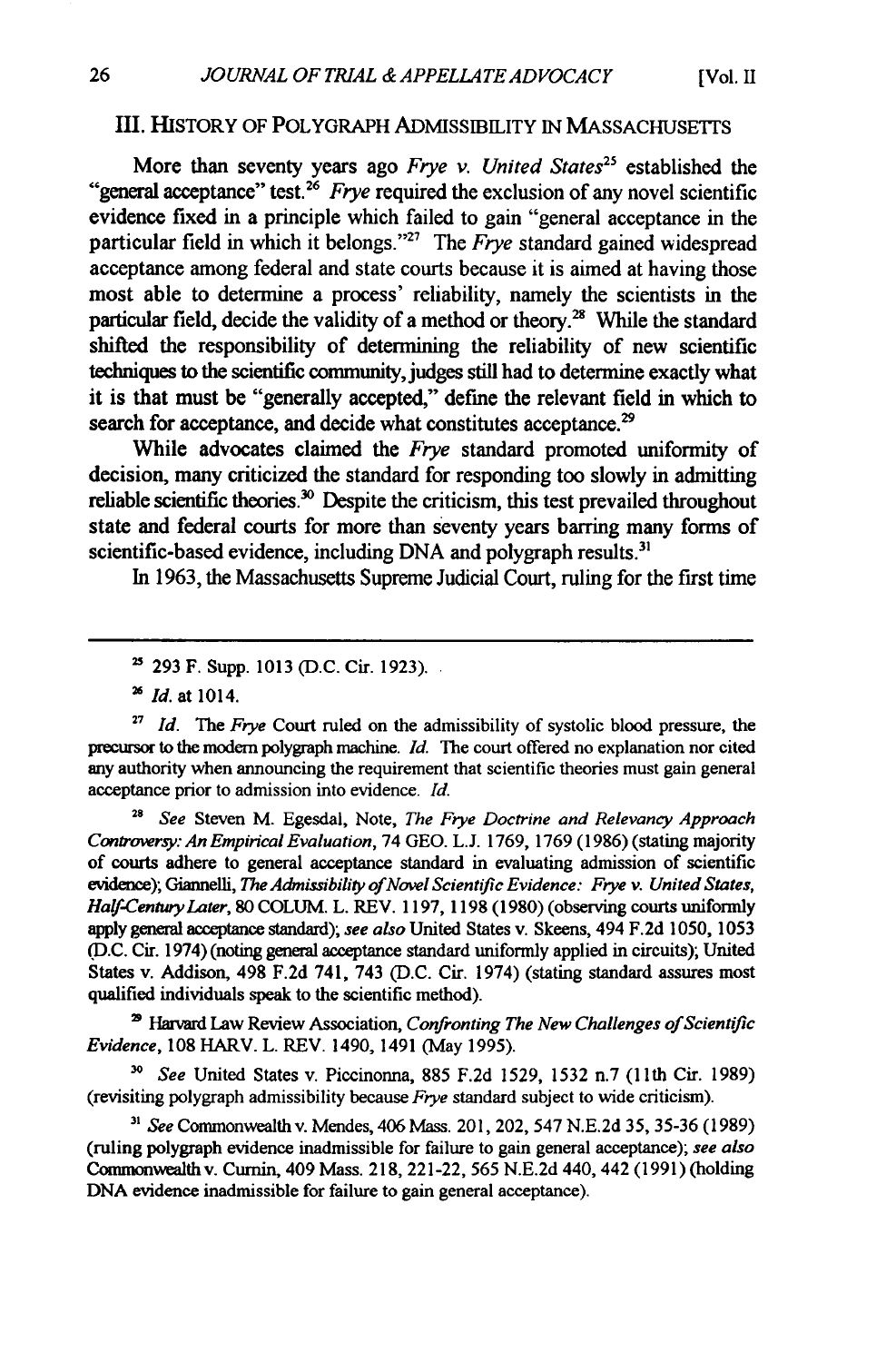on the admissibility of polygraph evidence, adopted the *Frye* "general acceptance" standard to exclude such evidence in criminal trials.<sup>32</sup> In Commonwealth v. Fatalo,*<sup>33</sup>*a defendant accused of assault and battery was prevented from submitting favorable expert opinion testimony based on a polygraph examination. $34$  The court clarified that the standard did not require universal acceptance, but removal of substantial doubts about the test's or theory's scientific reliability.<sup>35</sup> After reviewing several publications, the court found substantial doubt still surrounded the polygraph technique.<sup>36</sup> Despite extensive testing, the court agreed with several scientists' reviews that the claimed error rates were both inconclusive and misleading.<sup>37</sup> Finding much dispute surrounding the statistical accuracy of the polygraph test the court concluded that admission would transform the trial into a "battle of the experts" which would only confuse the jury.<sup>38</sup> After this decision, polygraph test results remained inadmissible in Massachusetts for the next ten years.<sup>39</sup>

Upon reexamination under the same admissibility standard, the Supreme Judicial Court in *Commonwealth v. A Juvenile<sup>40</sup>* maintained that polygraphy failed to achieve general acceptance but then inexplicably held the results admissible when certain requirements are satisfied.<sup>41</sup> Reviewing the same factors for indicia of general acceptance, the court concluded that substantial

- **33** 346 Mass. 266,191 N.E.2d 479 (1963).
- *Id.* at 269, 191 N.E.2d at 481.
- <sup>35</sup> *Id.* at 270, 191 N.E.2d at 481.

*SId.*

**37** Commonwealth v. Fatalo, 346 Mass. 266, 270, 191 N.E.2d 479, 481 (1963).

*N See id.* at 286, 191 N.E.2d at 480 (fearing trial would focus on probative value of test rather than guilt or innocence of defendant).

**3'** *See* Commonwealth v. A Juvenile, 365 Mass. 421, 313 N.E.2d 120 (1974) (reexamining admissibility of polygraph test results).

**<sup>40</sup>**365 Mass. 421, 313 N.E.2d 120 (1974).

<sup>41</sup>*See id.* at 424, 313 N.E.2d at 123 (recognizing polygraph's potential value in criminal trial process). While the *A Juvenile* court strayed from the general acceptance standard, it did not overrule its previous decision in *Fatalo. Id.* The court enunciated that although the polygraph test had made evidentiary advances, it had not achieved general acceptance. *Id.; see also Vitello,* 376 **Mass.** at 444, 381 N.E.2d at 592 (reviewing previous holdings regarding polygraph evidence). The court "recognized in *A Juvenile* that failure to achieve the standard of general acceptance need not freeze the evidentiary development of the polygraph in view of its unique potential as a tool of justice." *A Juvenile*, 365 Mass. at 424, 313 N.E.2d at 123.

<sup>&</sup>lt;sup>2</sup> See Commonwealth v. Fatalo, 346 Mass. 266, 269, 191 N.E.2d 479, 481 (1963) (announcing theory must have general acceptance of relevant community of scientists prior to judicial acceptance).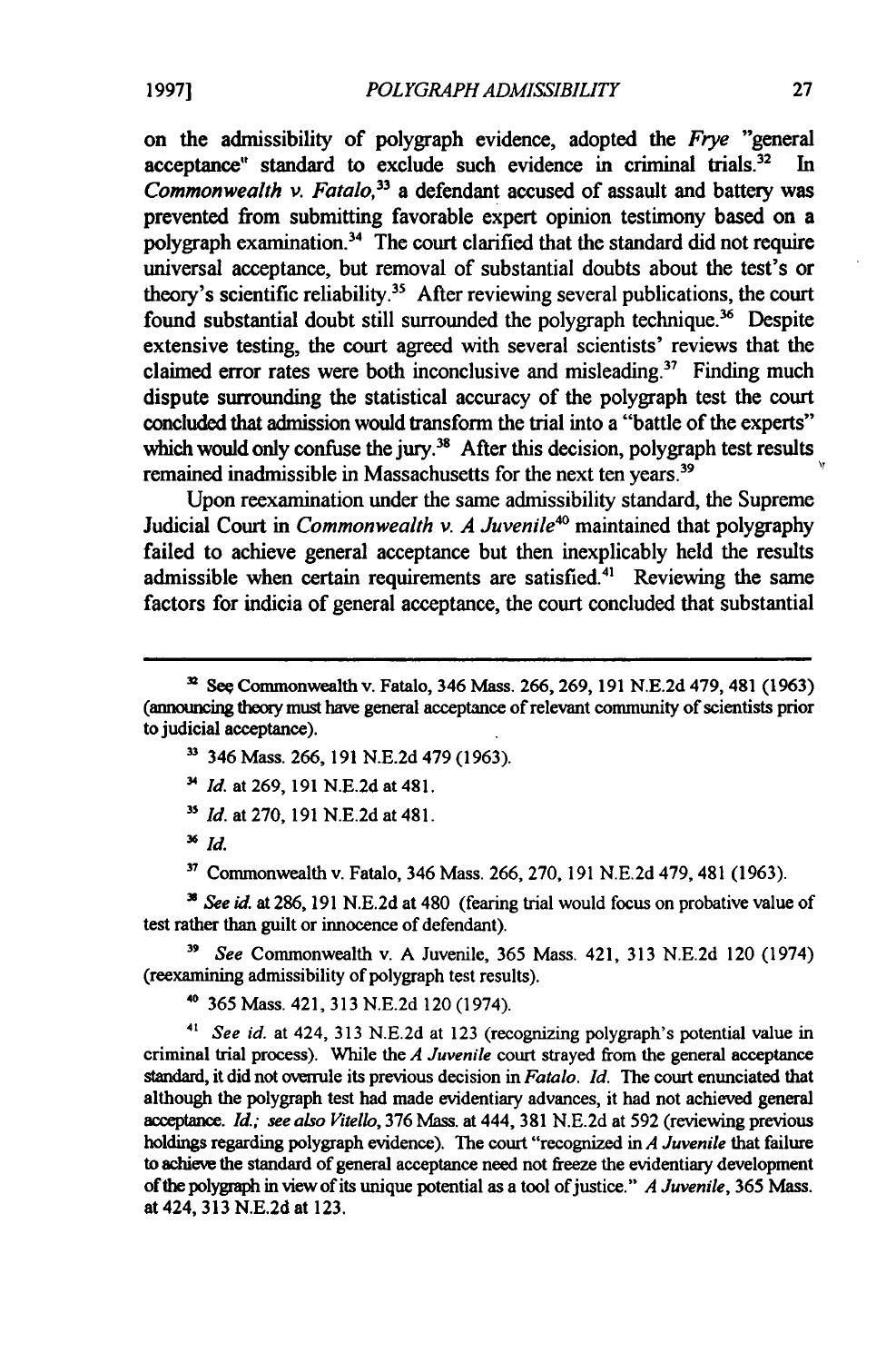advances had occurred in the field of polygraphy since its last ruling.<sup>42</sup> According to the court, further testing had produced an increase in the reliability of polygraphs.<sup>43</sup> In fact, the court cited one scientific study that reported laboratory test results with less than a one percent margin of error.<sup>44</sup> With polygraph tests administered under less than "laboratory conditions," however, the court stressed the importance of a qualified examiner in producing reliable results. $45$ 

Finding increased reliability, but not general acceptance, the court imposed requirements upon the admissibility of polygraph test results in criminal trials.<sup>4</sup> These requirements mandated the defendant move for the application of a polygraph test, agree to the admissibility of the results regardless of the outcome, and voluntarily waive the constitutional right against self-incrimination.<sup>47</sup> Further, the court imposed the requirement that trial judges conduct a voir dire inquiry to establish the examiner's qualifications based on their experience, training, and demonstrated ability.<sup>48</sup> Once the judge found the defendant fit to take the exam and the methods used in administering the exam sound, the judge retained discretion to admit the examiner's testimony for consideration with all other evidence, as to innocence or guilt.<sup>49</sup>

The court warned that this "cautious first step" could lead to total rejection of polygraph evidence or lead to a "useful tool of justice," but such a determination must await testing in the courts.<sup>50</sup> While the court made an exception to a strict application of the *Frye* test in the area of polygraphy, it continued to strictly enforce *Frye* as a threshold requirement for evaluating other forms of scientific evidence.<sup>51</sup> A Juvenile perhaps indicated that polygraph

*<sup>42</sup>A Juvenile,* **365** Mass. at 422, **313 N.E.2d** at 122.

*<sup>43</sup>Id.* at 425, **313 N.E.2d** at **123.**

**"** Commonwealth v. A Juvenile, **365** Mass. 421,428, **313 N.E.2d** 120, **125** (1974).

*4s See id.* at 429-30, **313 N.E.2d** at **126** (emphasizing importance of examiner's qualifications to producing reliable polygraph results).

**"** *Id.* at 430-31, **313 N.E.2d** at **126-27.**

*<sup>47</sup>A Juvenile,* **365** Mass. at 430-31, **313 N.E.2d** at **126-27.**

*<sup>48</sup>Id.* at 429-30, **313 N.E.2d** at 126.

*<sup>49</sup>See* Commonwealth v. A Juvenile, **365** Mass. 421, 429-30, **313 N.E.2d** 120, **125-26** (1974) (leaving admissibility within trial judges' discretion). Prior to admitting expert testimony concerning polygraph test results, trial judges should conduct a voir dire of an examiner and make other appropriate findings. *Id.*

*50 Id.* at 432-35, **313 N.E.2d** at **127-29.**

*"' See* Commonwealth v. Gomes, 403 Mass. **258, 265-66, 526 N.E.2d 1270, 1275** (1989) (requiring general acceptance of electrophoresis of dried blood stains); Commonwealth v. Beausoleil, **397** Mass. 206, 214-15, 490 **N.E.2d** 788, 793-94 **(1986)**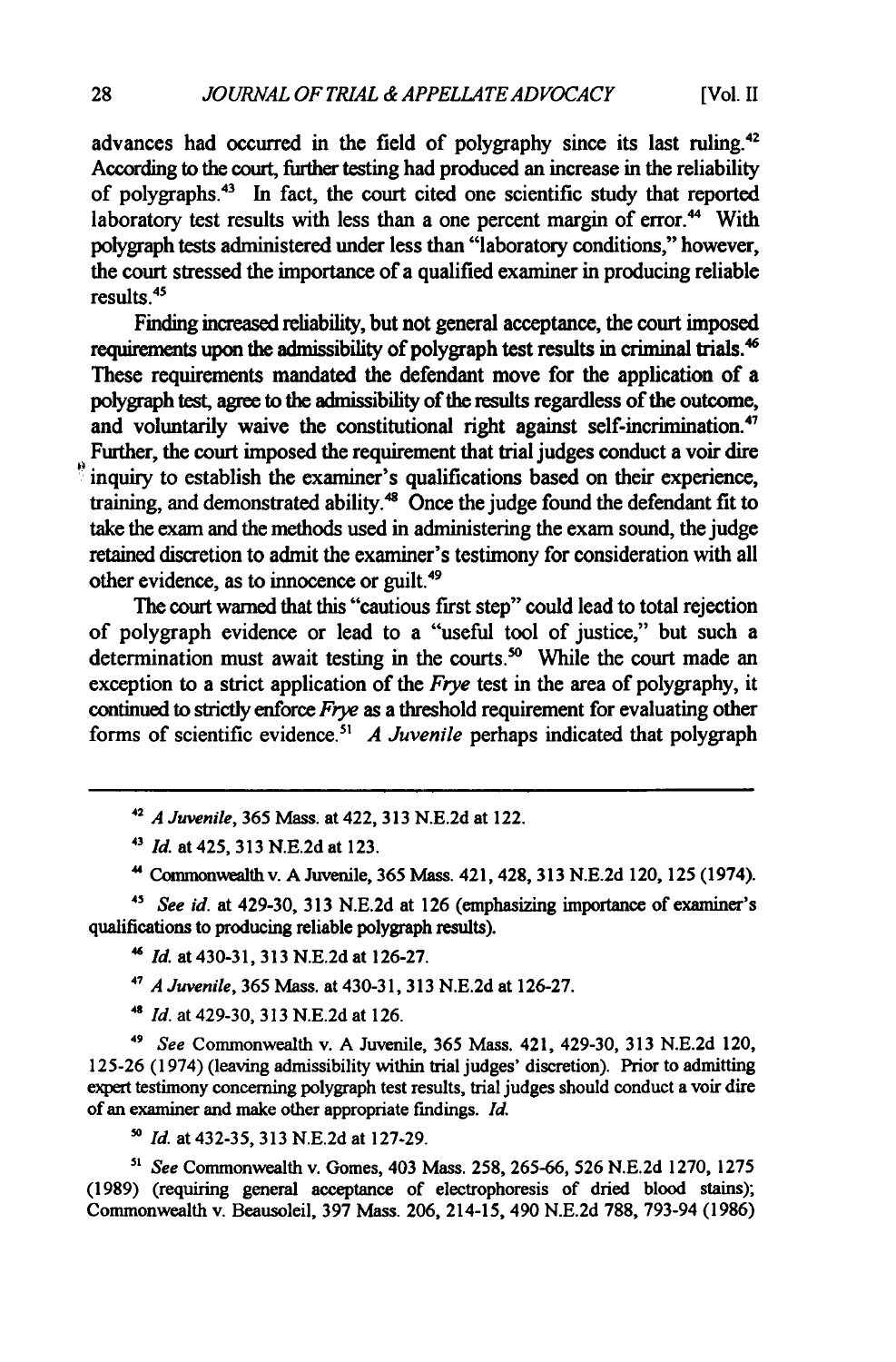testing had, in the Supreme Judicial Court's opinion, almost reached general acceptance in the relevant field to warrant such an exception.

After four years of testing in the courts, inconsistent conclusions about the purposes for which courts could admit polygraph test results prompted clarification from the Supreme Judicial Court in 1978.2 In *Commonwealth v. Vitello,<sup>53</sup>*after reviewing the polygraph method, the rules of evidence, and various policy considerations, the court further limited the use of polygraph test results to the impeachment or corroboration of a defendant's testimony.<sup>54</sup> With this ruling, the court limited the admissibility of polygraph results to cases where the defendant chose to testify and excluded it as independent evidence of innocence or guilt.

*The Vitello* court conducted a balancing test of the probative value and the "probable dangers" of admitting polygraph testimony as independent evidence of a defendant's guilt or innocence.<sup>55</sup> The court concluded that the "probable dangers" of admitting unfavorable polygraph test results to prove a defendant's guilt outweighed the test's probative value.<sup>56</sup> The "probable dangers" considered by the court included, confusing and prejudicing the jury, intruding upon the jury function, and wasting judicial time and resources.<sup>57</sup> The court also noted that the probative value of using polygraph results as independent evidence diminished because the test results depended largely upon the competence and subjectivity of the examiner.<sup>56</sup>

While the polygraph method still failed to achieve general acceptance, and

- a **376** Mass. 426, **381** N.E.2d **582** (1978).
- *Id.* at 453-54, **381** N.E.2d at 597.
- ss *Id.*
- *Id.*

<sup>(</sup>holding human leukocyte antigen testing in paternity cases to general acceptance standard); Commonwealth v. Kater, **388** Mass. 519, 531-34, 447 N.E.2d 1190, 1198-99 (1983) (applying general acceptance standard to hypnotically aided testimony); Commonwealth **v.** Whynaught, **377** Mass. 14, 17, 384 N.E.2d 1212, 1215 (1979) (holding theory of radar speedometer to general acceptance standard); Commonwealth v. Lykus, 367 Mass. 191, 204-05, **327** N.E.2d 671, 678-79 (1975) (ruling scientific method of voice analysis generally accepted).

**<sup>&#</sup>x27;** Compare Commonwealth v. Moynihan, 376 Mass. 468, 478-79, **381** N.E.2d 575, **581** (1978) (affirming trial court's admission of polygraph evidence only for impeachment or condboration), **with** Commonwealth v. Vitello, 376 Mass. 426, 453-54, **381** N.E.2d 582, 597 (1978) (reversing trial court's admission of unfavorable polygraph evidence in prosecution's case-in-chief).

**s,** Commonwealth v. Vitello, 376 Mass. 426, 443-47, 381 N.E.2d 582, 592-94 (1978).

*<sup>58</sup>id.*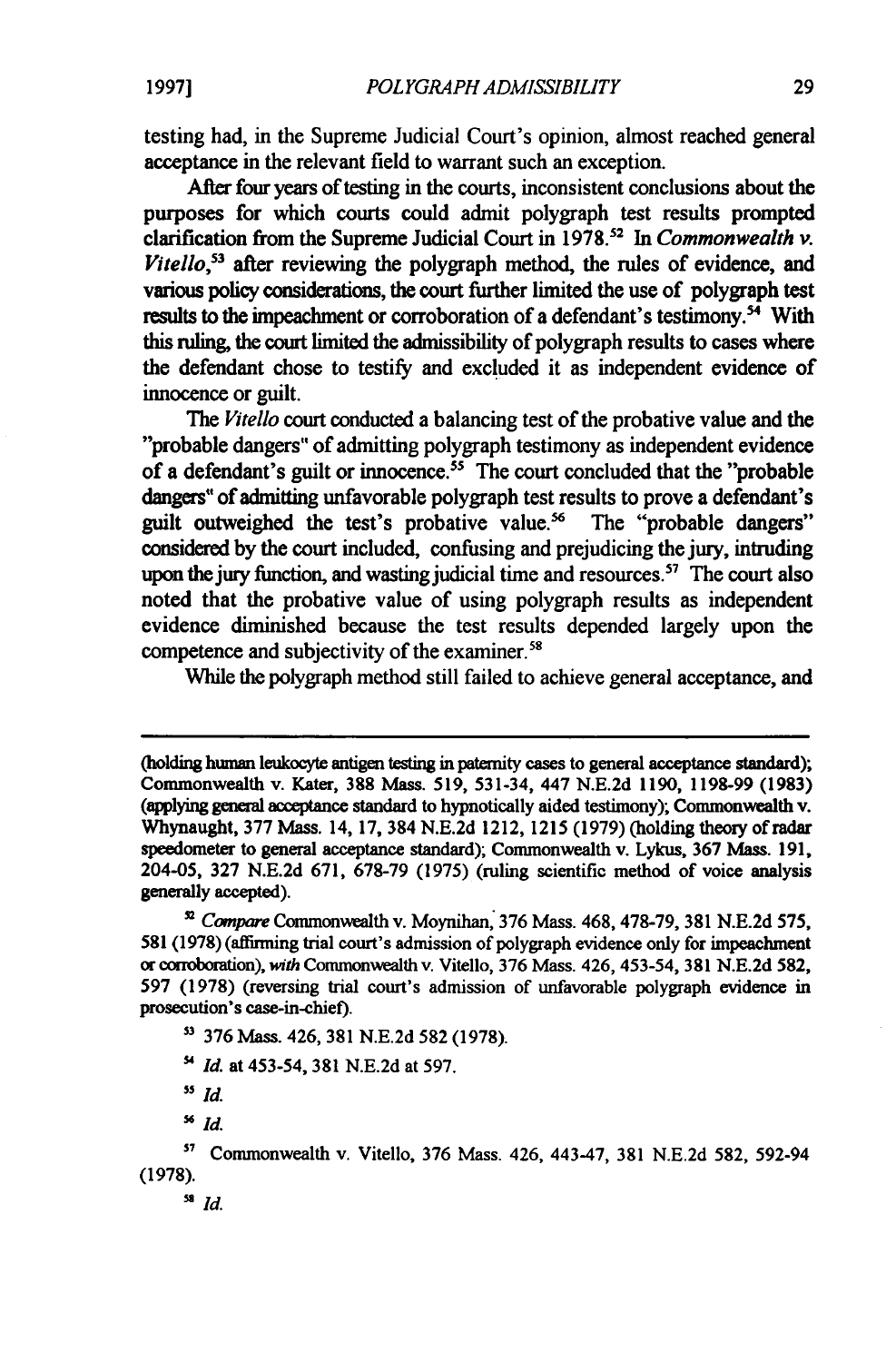despite its potential prejudicial effects, the *Vitello* court found the test results sufficiently reliable for use in determining a defendant's credibility as a witness.<sup>59</sup> The justifications for allowing the results for impeachment or corroboration include encouraging the defendant to testify, which would improve the truth seeking function of the trial process.<sup>60</sup> In addition, the court found that despite doubts about the method's reliability, using the test results promised a more accurate way to aid the jury in assessing credibility than the introduction of prior criminal behavior.<sup>61</sup> Between 1974 and 1989, criminal defendants in Massachusetts could use polygraph evidence to corroborate their testimony, and the Commonwealth could use it to impeach a defendant's testimony.<sup>62</sup>

After fifteen years of allowing polygraph evidence for the limited purpose of corroborating or impeaching a defendant's testimony, the Supreme Judicial Court in *Commonwealth v. Mendes63* held polygraph evidence inadmissible for any purpose in criminal trials.<sup>64</sup> The court, overruling *Vitello*, claimed the polygraph test's continued evidentiary shortcomings and the lack of general scientific acceptance required a return to a strict application of the *Frye* rule.<sup>6</sup> The majority cited to "nearly unanimous rejection of such evidence **by** courts throughout the United States (at least in the absence of stipulation)."

The *Mendes* court returned to the typical polygraph evidence objections: subjectivity; dependence on the competence, experience, and education of the examiner; likelihood of prejudicial impact and usurping the jury's role; and the judicial burden of ensuring the presence of qualified experts and properly administered exams.<sup>67</sup> Mendes reaffirmed strict adherence to the general acceptance standard, stating that "the rule is embedded in our law."<sup>68</sup> Thus, absent a finding of general acceptance, or a change in the standard of

*" Id.* at 453-54, **381 N.E.2d** at 597.

*'0 Id.* at 455, **381 N.E.2d** at 598.

**-** Commonwealth v. Mendes, 406 Mass. 201, 212, 547 N.E.2d **35,** 41 (1989) (ruling polygraph evidence no longer admissible for any purpose); Commonwealth v. A Juvenile, **365** Mass. 421, 430-31, **313** N.E.2d 120, 126-27 (1974) (holding polygraph evidence admissible subject to trial judge's discretion).

**<sup>63</sup>**406 Mass. 201, 547 N.E.2d **35** (1989).

*"Id.* at 212, 547 N.E.2d at 41. Polygraph evidence is inadmissible for substantive, impeachment, and corroborative purposes. *Id.*

**6"** *See* **i.** at **207,** 547 **N.E.2d** at **38** (holding court never determined that appropriate scientists **had** accepted validity of polygraph test).

*Id.* at **203,** 547 **N.E.2d** at **36.**

Commonwealth v. Mendes, 406 Mass. 201, 211, 547 **N.E.2d** 35,41 **(1989).**

**"** *Id.* at **205,** 547 **N.E.2d** at **37.**

**<sup>61</sup>** *Id.*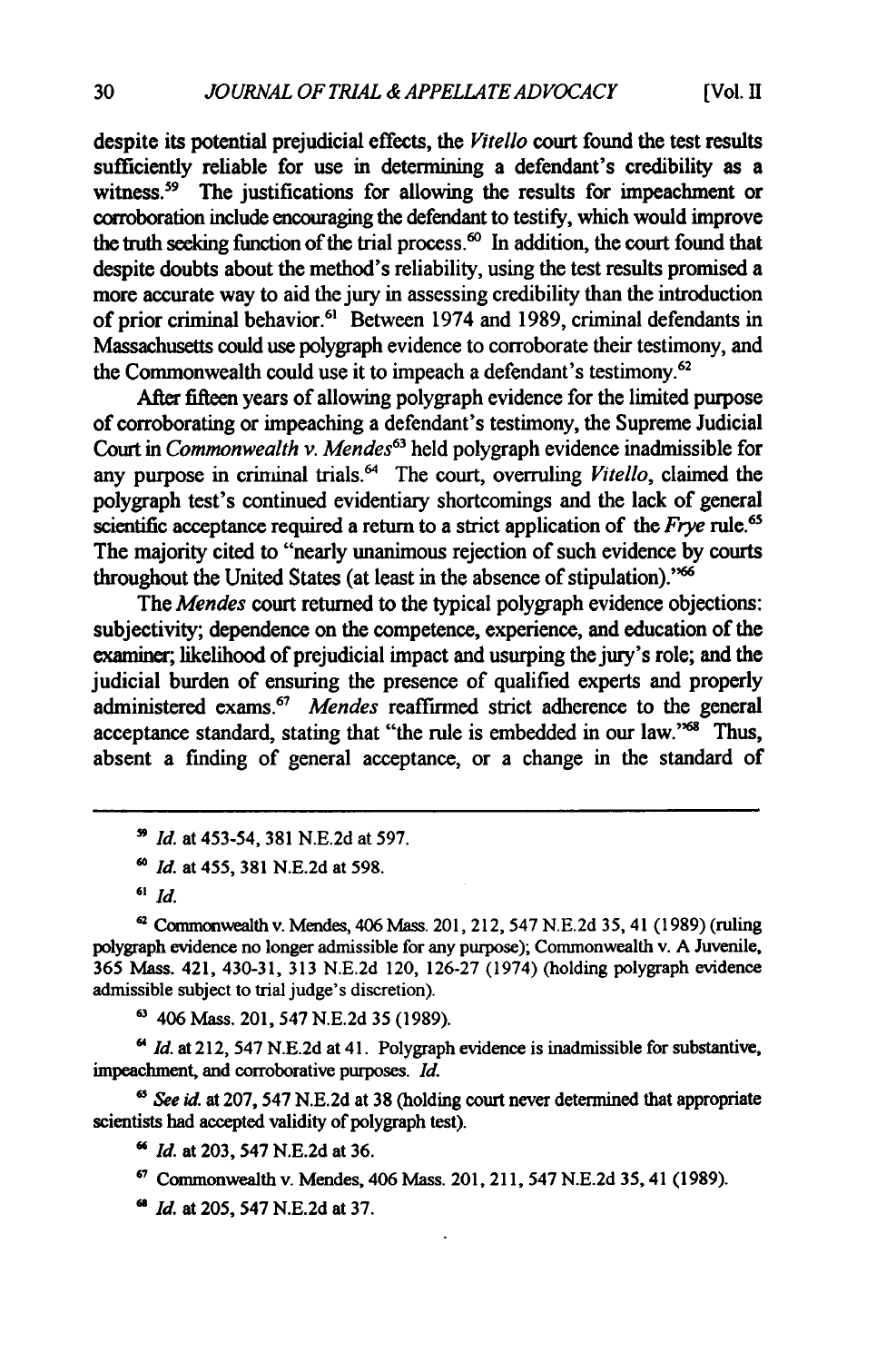admissibility, the court decided to exclude polygraph test results altogether.

#### IV. A NEW STANDARD OF ADMISSIBILITY

The standard of admissibility for expert scientific testimony has changed in the Commonwealth.<sup>69</sup> In *Commonwealth v. Lanigan*,<sup>70</sup> the Supreme Judicial Court held, "without adequately articulated reasons," admission of novel scientific evidence no longer requires general acceptance.<sup>71</sup> Instead, admissibility depends on establishing the reliability or validity of the underlying theory or process.<sup>72</sup> The new standard, adopted from the United States Supreme Court decision **in** *Daubert v. Merrell Dow Pharmaceuticals,"<sup>3</sup>*further requires that the reliable scientific testimony assist the trier of fact.<sup>74</sup>

*In Daubert* the Supreme Court held that the Federal Rules of Evidence overruled the *Frye* standard." Specifically, Federal Rule **702,** which regulates the admission of scientific testimony, replaced the rigid general acceptance requirement.76 Rule **702** states: "If scientific, technical, or other specialized knowledge will assist the trier of fact to understand the evidence or to determine a **fact** in issue, a witness qualified as an expert **by** knowledge, skill, experience, training, or education may testify thereto in the form of an opinion or otherwise."<sup>77</sup> The *Daubert* Court interpreted this standard, which appears only to require helpfulness to the fact finder,<sup>78</sup> to also require an assessment of the

**<sup>71</sup>***Id.* at 24, 641 **N.E.2d** at 1348.

<sup>2</sup> *Id.* The court asserted this new admissibility standard "is consistent with our test of demonstrated reliability." *Id.*

**<sup>7</sup>509 U.S. 579, 113 S.** Ct. **2786 (1993).**

<sup>74</sup>Commonwealth v. Lanigan, 419 Mass. **15, 25,** 641 **N.E.2d** 1342, 1349 (1994). Federal Rule of Evidence **702** requires an inquiry into whether the scientific opinion testimony will help the fact finder. *Id.* The Supreme Judicial Court noted that Massachusetts Proposed Rule of Evidence **702** contains the same language as Federal Rule of Evidence **702.** *Id.* This inquiry, which indicates the relevance of the evidence, was not actually made by the *Lanigan* Court. *Id. The Lanigan* Court's brief analysis focused only upon the reliability of **DNA** probability matching. *Id.* at **25-27,** 641 **N.E.2d** at 1349-50.

- **7'** *Daubert,* **509 U.S.** at 597, **113** S. Ct. at 2794.
- **76** *Id.*
- **<sup>7</sup>FED.** R. **EVID. 702.**

*'See Lanigan* 419 Mass. at **25,** 641 **N.E.2d** at 1349 (discussing *Daubert* opinion). The Supreme Judicial Court in **Lanigan** noted that the Supreme Court in *Daubert* found a requirement of reliability "implicit in rule **702,** which on its face uses helpfulness to the trier of fact as the test of admissibility of expert testimony based on scientific knowledge."

**<sup>\*</sup>** Commonwealth v. Lanigan, 419 Mass. **15, 26,** 641 **N.E.2d** 1342, 1349 (1994).

**<sup>70</sup>**419 Mass. 15, 641 **N.E.2d** 1342 (1994).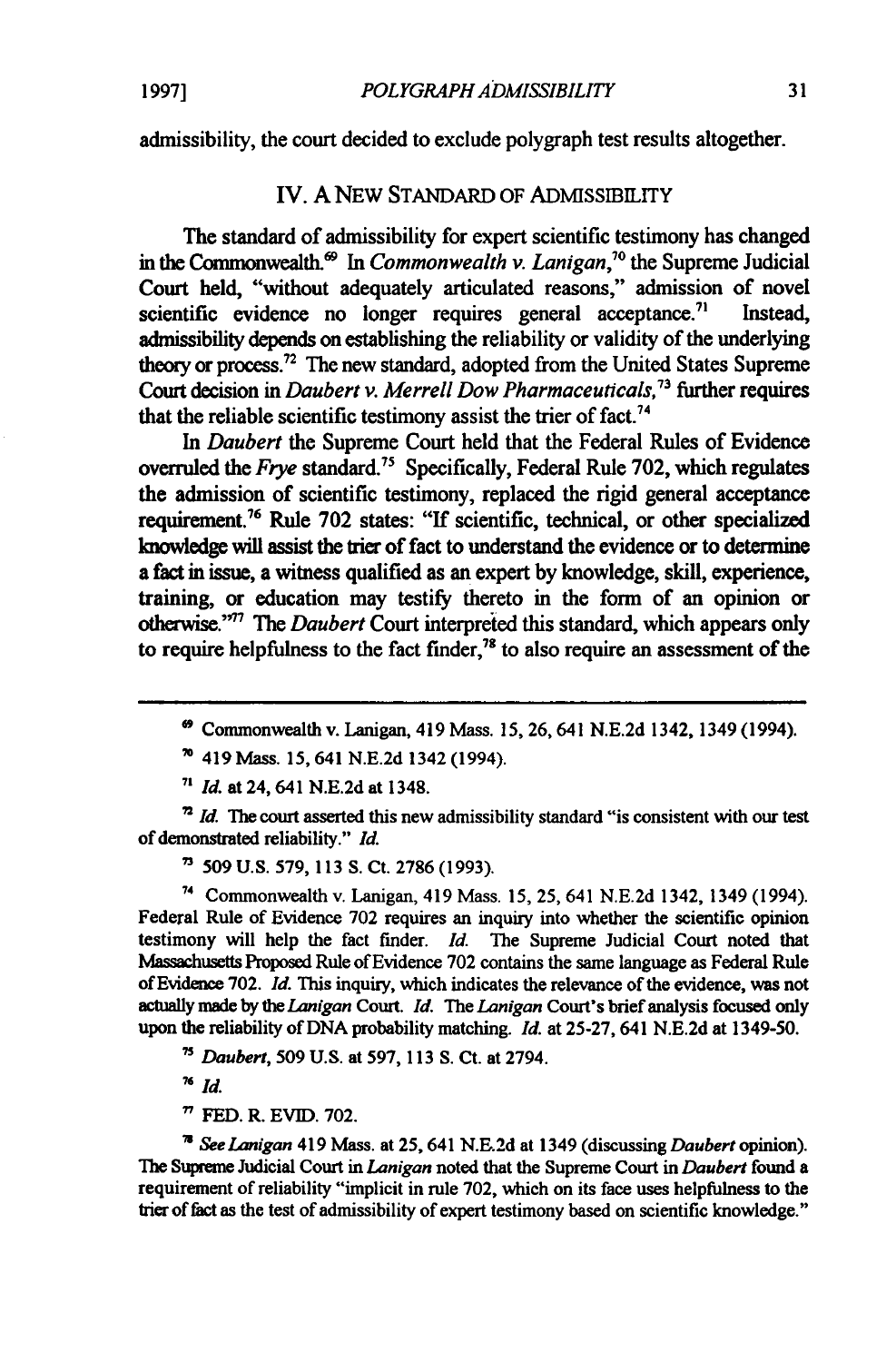reliability of the proposed evidence.<sup>79</sup>

The first of this two-part inquiry establishing the method or theory's scientific reliability involves a flexible application of several factors to the proposed evidence. $\frac{30}{10}$  The Court deemed this inquiry necessary under both Rules **702** and 104(a), which require trial court judges to decide, as a question of law, the preliminary questions concerning the qualifications of a person to be a witness and the admissibility of evidence.<sup>81</sup> The *Daubert* Court suggested that an assessment of the theory's falsifiability, peer review and publication, known or potential error rate, and general acceptance would indicate the validity or reliability of the proposed theory.<sup>82</sup> After this initial assessment, the court must then determine whether the scientific knowledge will assist the fact finder.<sup>83</sup> This second inquiry essentially involves a determination of the relevance of the scientific opinion testimony. While relevance inquiries require the evidence relate to an issue in the case, Rule **702** requires "a valid scientific connection" to an issue in question.<sup>84</sup> Finally, even if a court finds the theory or method both reliable and relevant, the court retains the discretion to exclude any evidence having more prejudicial effect than probative value pursuant to Rule 403.<sup>85</sup>

In *Lanigan*, the Supreme Judicial Court used the suggestions of the *Daubert* Court in ruling on the admissibility of DNA probability matching and the use of the "ceiling principle."<sup>86</sup> In determining the method's reliability, the court first analyzed whether the technique had been tested.<sup>87</sup> While the court recognized the necessity of more testing, it concluded that it expected this need in a developing scientific technique.<sup>88</sup> In examining peer review, the court found substantial disagreement among **experts** regarding the application of the "ceiling principle.<sup>289</sup> Nevertheless, the court iterated that it did not require unanimity of

*Id.*

*<sup>83</sup>Id.* at 592-93, **113** S. Ct. at 2795-96.

**'4** Daubert v. Merrell Dow Pharmaceuticals, **509** U.S. **570,** 592-93, 113 S. Ct. **2786,** 2795-96 (1993).

<sup>88</sup> Id.

**<sup>&</sup>quot;'** Daubert v. Merrell Dow Pharmaceuticals, 509 U.S. 570, 590, **113** S. Ct. **2786,** 2795 (1993).

*Id.* at 593-94, **113** S. Ct. at 2796-97.

 $\mathbf{H}$  *Id.* 

**<sup>82</sup>***Id.*

*s' Id.* at **95, 113 S.** Ct. at **2798.**

**<sup>&#</sup>x27;4** Commonwealth v. Lanigan, 419 Mass. **15,** 26, 641 N.E.2d 1342, 1349 (1994).

*<sup>7</sup> id.*

**<sup>&</sup>quot;** *Id.* at 26-27, 641 N.E.2d at 1349.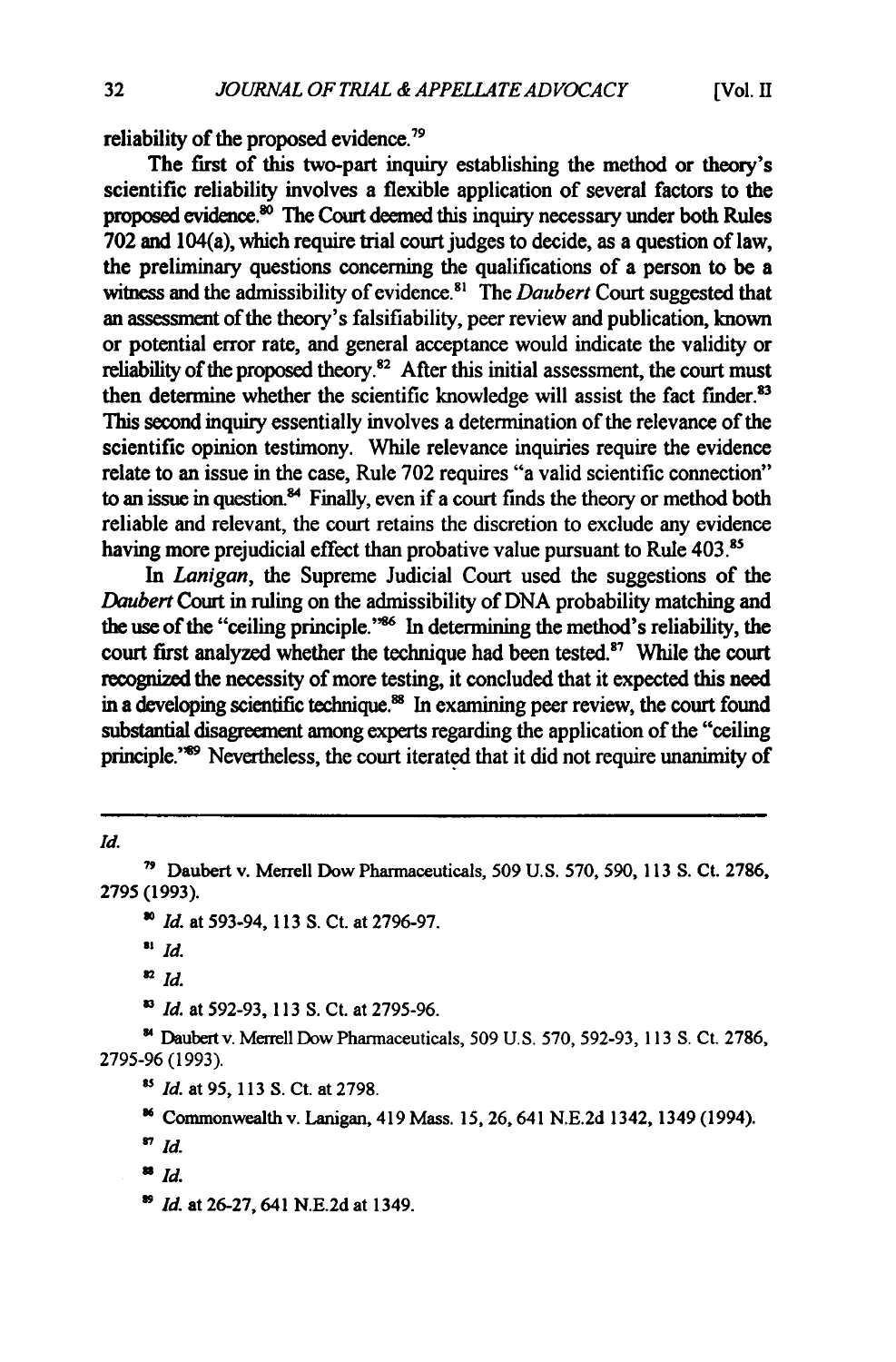opinion among the relevant scientists.<sup>90</sup> In analyzing known or potential error rate, the *Lanigan* court appeared content that any error in the "ceiling principle" calculation would not result in a disadvantage to the defendant.<sup>91</sup> Finally, due to the disagreement among population geneticists, DNA probability matching had not attained general acceptance.<sup>92</sup> Despite these findings on the reliability of the "ceiling principle", the court held admission of evidence in the trial as proper.<sup>93</sup> The court failed, however, to address the relevance or any prejudicial effects of admission of the evidence. Even though the *Lanigan* court claimed that *Daubert* provided "little guidance" in applying the new admissibility standard, the court's brief analysis appears to follow the reliability criteria.<sup>94</sup> The importance of the *Lanigan* decision, therefore, lies not only with its adoption of a new admissibility standard, but also with its adherence to the criteria suggested by the Supreme Court in how to meet this standard.

Since Lanigan, the court has briefly addressed application of the new standard to polygraph evidence.95 While a procedural flaw in *Commonwealth v. Stewart*<sup> $\delta$ </sup> prevented the court from ruling on admissibility, the court nonetheless discussed how a proponent could establish the reliability of polygraph evidence.97 This brief reference indicated that courts will assess the reliability of polygraphy on a case by case basis, requiring the examiner to prove their qualifications through their accuracy rate in previously administered tests.<sup>98</sup>

<sup>93</sup> *Id.* The court's entire analysis of the "ceiling principle's" reliability occupies only one paragraph. *Id.*

*Id.* at 25-27, 641 N.E.2d at 1348-49.

*See* Commonwealth v. Stewart, 422 Mass. 385, 389, 663 N.E.2d 255, 259 (1996) (stating reliability of theory underlying polygraph testing must be established prior to admission). The *Stewart* case established that polygraphy will no longer be held to the *Frye* general acceptance standard. *Id. But see* Commonwealth v. LaCaprucia, 41 Mass. App. Ct. 496, 502, 671 N.E.2d 984, 989 (1996) (stating Supreme Judicial Court has "given no indication" that it will abandon *Frye* in polygraph context).

**9** 422 Mass. 385, 663 N.E.2d 255 (1996).

*'7 Id.* at 389, 663 N.E.2d at 259. Ruling that a post trial polygraph exam was not newly discovered evidence, Justice Wilkins discussed the requirement polygraph proponents must show to establish the requisite reliability. *Id.*

*Id. The* Stewart court stated:

If polygraphic evidence is to be admissible in a given case, it seems likely that its reliability will be established by proof in a given case that a qualified tester who conducted the test had in similar circumstances demonstrated, in a statistically valid number of independently verified and controlled tests,

*<sup>&#</sup>x27;o Id.* at **26,** 641 N.E.2d at 1349.

**<sup>&</sup>quot;'** Commonwealth v. Lanigan, 419 Mass. 15, 26, 641 N.E.2d 1342, 1349 (1994).

**<sup>92</sup>** *id.*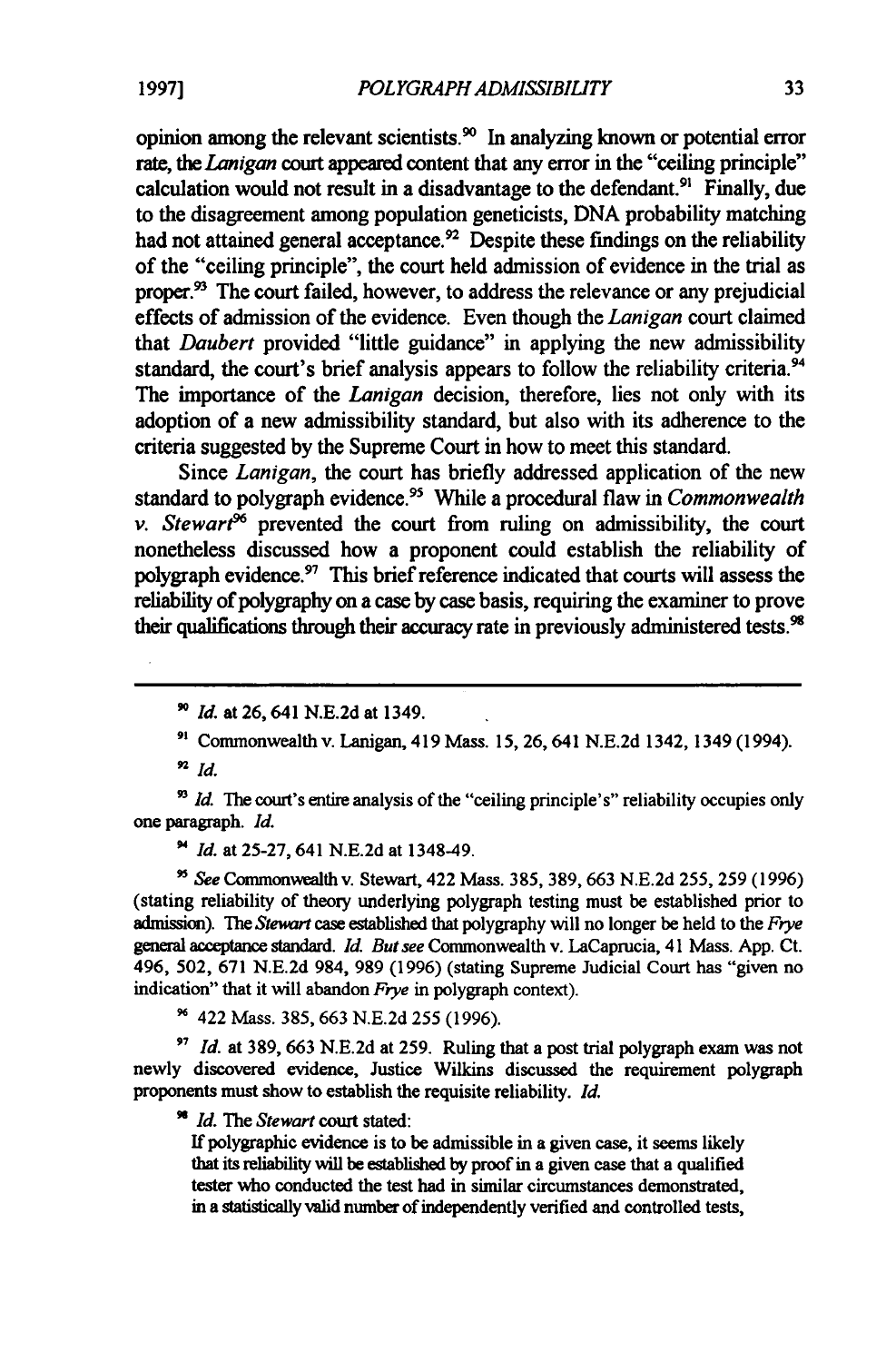Unlike the four reliability factors enunciated in *Daubert,* which focus on a method's validity in the abstract, the Supreme Judicial Court will likely require additional proof of the validity of the particular test.

**A** proponent of polygraph opinion testimony in Massachusetts must establish the reliability of the polygraph method, the reliability of the particular test, the relevance of the testimony, and prove that the probative value outweighs any prejudicial effect. The following analysis will review federal court application of *Daubert* to polygraphy, and Massachusetts precedent, in helping to make that determination.

#### V. ANALYSIS

#### *A. Reliability Inquiry*

Two federal district courts found polygraphy reliable after conducting a thorough analysis under the *Daubert* criteria.<sup>99</sup> While one of those courts strictly inquired into the four factors suggested in *Daubert,' °* the other added additional criteria resembling the requirement hinted at in *Stewart*.<sup>101</sup> A close review of each court's analysis should assist a proponent of polygraph evidence in the Commonwealth to establish the requisite reliability.

The first of the two cases, *United States v. Crumby<sup>0</sup> <sup>2</sup>*decided **by** United States District Court for the District of Arizona, strictly adhered to the *Daubert* criteria in determining reliability.<sup>103</sup> In considering whether polygraphy had been tested, subjected to peer review, evaluated for known or potential error rates, and achieved general acceptance, the *Crumby* court considered testimony from Dr. David Raskin, a leading expert in polygraphy.<sup>104</sup> The *Crumby* court first inquired into the extent polygraphy has been tested by scientific method.<sup>105</sup> Dr.

*Id.*

- *"0 Crumby,* 895 F. Supp. at 1358.
- *'0' Galbreth,* 908 F. Supp. at 893.
- **'02** 895 F. Supp. 1354 (D. Ariz. 1995).
- *<sup>103</sup>Id.* at 1358.

<sup>104</sup> *Id.* Dr. Raskin holds a Masters degree and a Ph.D in psychology from the University of California at Los Angeles, belongs to many professional and honorary organizations, and has published articles in polygraphy. *Id.* Additionally, Dr. Raskin testified at an evidentiary hearing before the court on the reliability of polygraphy. *Id.*

**'03** United States v. Crumby, 895 F. Supp. 1354, 1359 (D. Ariz. 1995).

the high level of accuracy of the conclusions that the tester reached in those tests.

*<sup>&</sup>quot; See* United States v. Crumby, 895 F. Supp. 1354, 1361 (D. Ariz. 1995) (holding polygraph reliable under Daubert and Federal Rule of Evidence 702); United States v. Galbreth, 908 F. Supp. 877, 890-95 (D.N.M. 1995) (applying *Daubert).*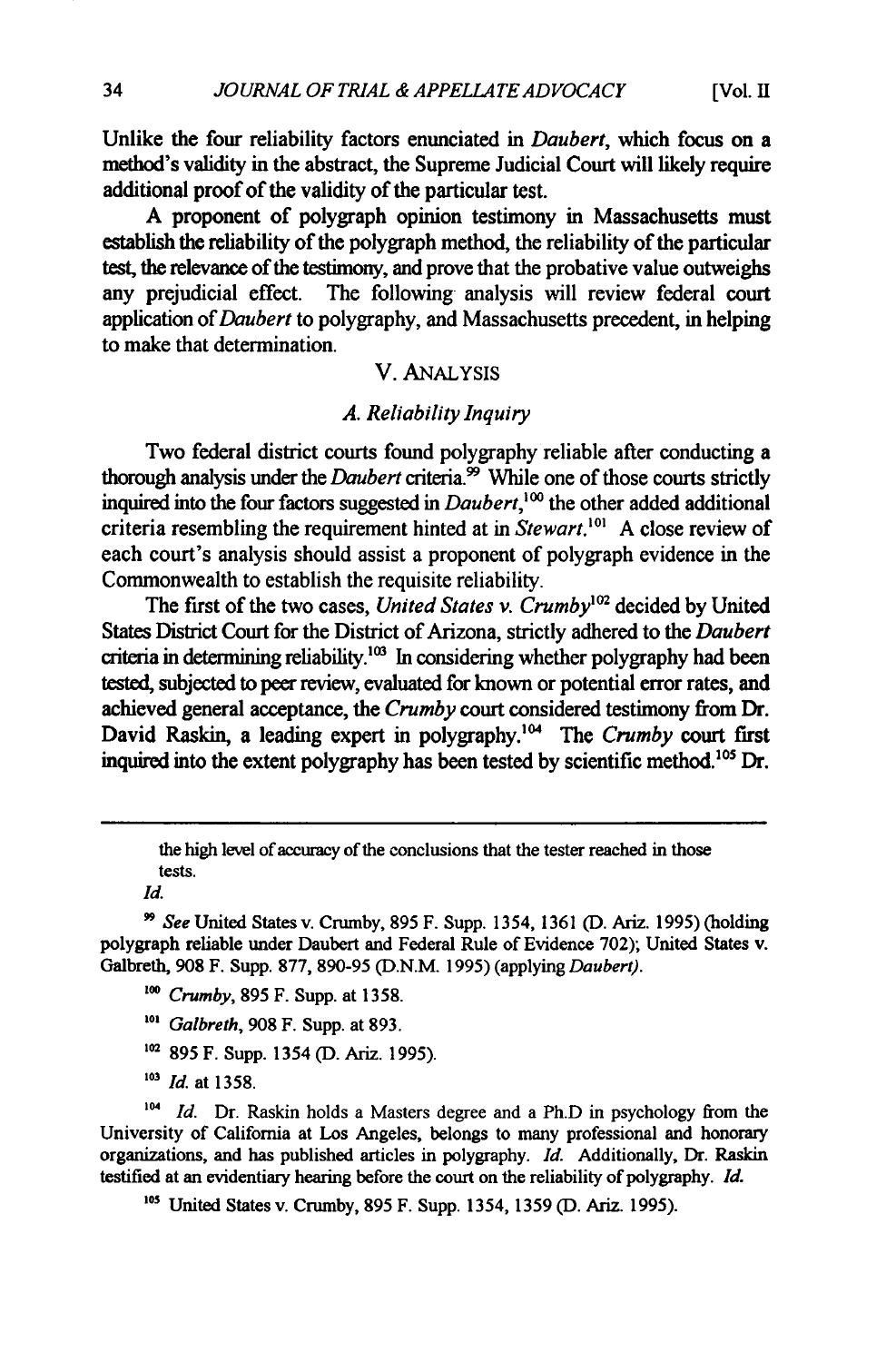Raskin testified that the control question examination, the kind administered in that case, and the most commonly used technique, is based on scientific method and has been subjected to extensive testing.<sup>106</sup> After explaining how to conduct a control question examination, Dr. Raskin testified to the scientific techniques used to measure involuntary physiological responses.<sup>107</sup> Based on this testimony and other authorities, the *Crumby* court found that the science of polygraphy has been subjected to "vigorous scientific testing" and the underlying assumptions of the method "deeply analyzed" by both polygraphers and psychophysiologists.<sup>108</sup> The court found the first *Daubert* requirement satisfied because many scientific tests have validated the science of polygraphy.<sup>109</sup>

After reviewing scholarly articles critiquing studies and findings of those in the field, the court recognized the existence of "extensive peer review and publication" in the science of polygraphy and its underlying assumptions.<sup>110</sup> Finding this *Daubert* requirement satisfied, the court then examined polygraph's known and potential error rates."' Again Dr. Raskin testified that studies he conducted, along with numerous others, consistently produced an accuracy rate of approximately ninety percent.<sup>112</sup> Specifically, Dr. Raskin testified to a five percent error rate for tests depicting truthful subjects and a ten percent error rate for tests depicting deceptive subjects.<sup>113</sup> This testimony, deemed persuasive by the court, led to the conclusion that the error rates in polygraphy "are extremely low, especially when compared to other more inexact forensic sciences."<sup>114</sup>

Finding these first three reliability indicators satisfied, the court turned to an examination of polygraph's general acceptance in the relevant scientific community.<sup>115</sup> While the court did not view this factor as significant, it did review a study indicating substantial acceptance by psychophysiologists.<sup>116</sup> Further, the court found endorsement from a number of organizations and

 $^{106}$  *Id.* 

<sup>107</sup> *Id.* 

*108 Id.*

*109 Id.*

**110** United States v. Crumby, **895** F. Supp. 1354, **1395 (D.** Ariz. **1995).**

**"'** *Id.* at **1360.**

**<sup>112</sup>***Id.*

<sup>113</sup> *Id.* at 1359. Based on these statistics, Dr. Raskin explained it is twice as likely an innocent subject will wrongly be deemed deceptive than a guilty subject will wrongly be deemed innocent. *Id.*

**"4** United States v. Crumby, **895** F. Supp. 1354, **1360 (D.** Ariz. **1995).**

*13 Id.* at **1360.**

*<sup>116</sup>Id.*

**1997]**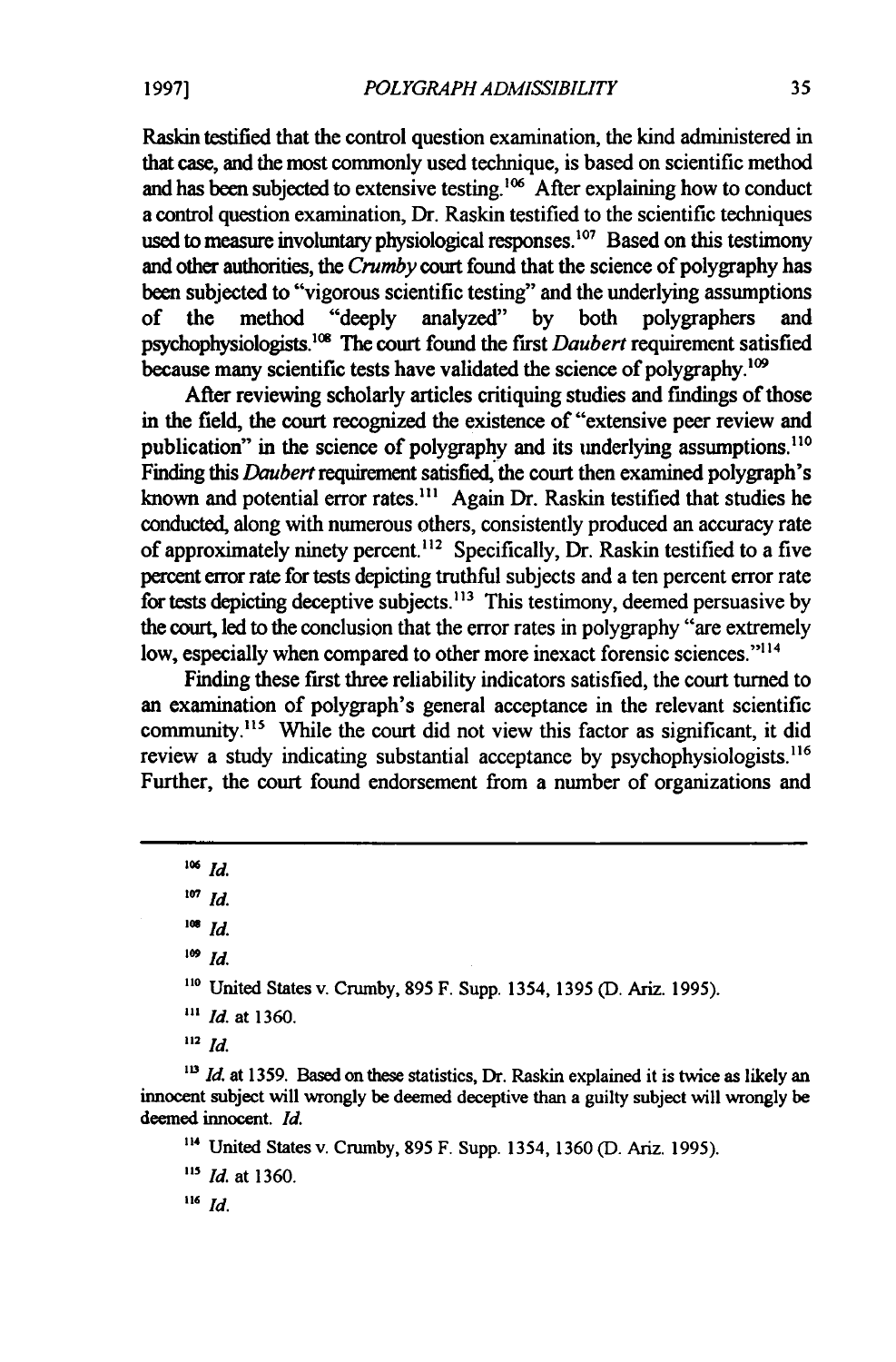polygraphers. Thus, the *Crumby* court found "widespread" acceptance satisfying the final factor. $117$ 

The United States District Court for the District of New Mexico, in *United States v. Galbreth,* reviewed the same factors as the *Crumby* court but included additional inquiries specifically for ruling on a polygraph's reliability.<sup>118</sup> Like *the Crumby* court, the *Galbreth* court first reviewed the quantity and quality of laboratory and field studies of the control question technique.<sup>119</sup> The *Galbreth* court found these tests could determine the scientific validity of the technique and in fact revealed its high degree of accuracy.<sup>120</sup> The court then examined several journal articles written by experts in the field of polygraphy, including Dr. Raskin's.<sup>121</sup> While hundreds of published articles exist on this technique, the court most closely considered the peer-reviewed journal articles finding such scrutiny a "component of good science."<sup>122</sup> In reviewing the accuracy rate of polygraphy, the *Galbreth* court accepted the testimony of Dr. Raskin that exams properly administered by highly qualified examiners produce an accuracy rate of approximately ninety percent.<sup>123</sup> In reviewing general acceptance in the relevant scientific community, the court found a "high degree of acceptance" among well-informed members of the community.<sup>124</sup>

In addition to these four *Daubert* factors, the *Galbreth* court also required the existence and maintenance of standards regulating those who administer the exams.<sup>125</sup> The court found more than twenty states require examiners to obtain a license and that federal guidelines require examiners attend a certifying polygraph school and to have their work reviewed.<sup>126</sup> More significantly, the *Galbreth* court also required proof of the proper administration of the polygraph exam.<sup>127</sup> So, while the *Daubert* factors required establishment of the method's reliability, the *Galbreth* court required establishment of the reliability of the test

**<sup>123</sup>**United States v. Galbreth, **908** F. Supp. **877, 892 (D.N.M. 1995).**

**<sup>127</sup>**See id. at **893-94** (requiring proper application of polygraph technique in individual case).

**<sup>11</sup>***See id.* (emphasizing minimal importance of general acceptance in reliability inquiry).

**<sup>118</sup>**United States v. Galbreth, 908 F. Supp. 877, 890-94 (D.N.M. 1995).

<sup>&</sup>lt;sup>119</sup> See id. at 885-88 (reviewing details of Dr. Raskin's laboratory and field studies).

<sup>&</sup>lt;sup>120</sup> *Id.* at 891.

<sup>121</sup> **Id.**

 $122 \, Id.$ 

<sup>&</sup>lt;sup>124</sup> *Id.* at 892-93.

<sup>&</sup>lt;sup>125</sup> *Id.* at 892.

**<sup>126</sup>** Id.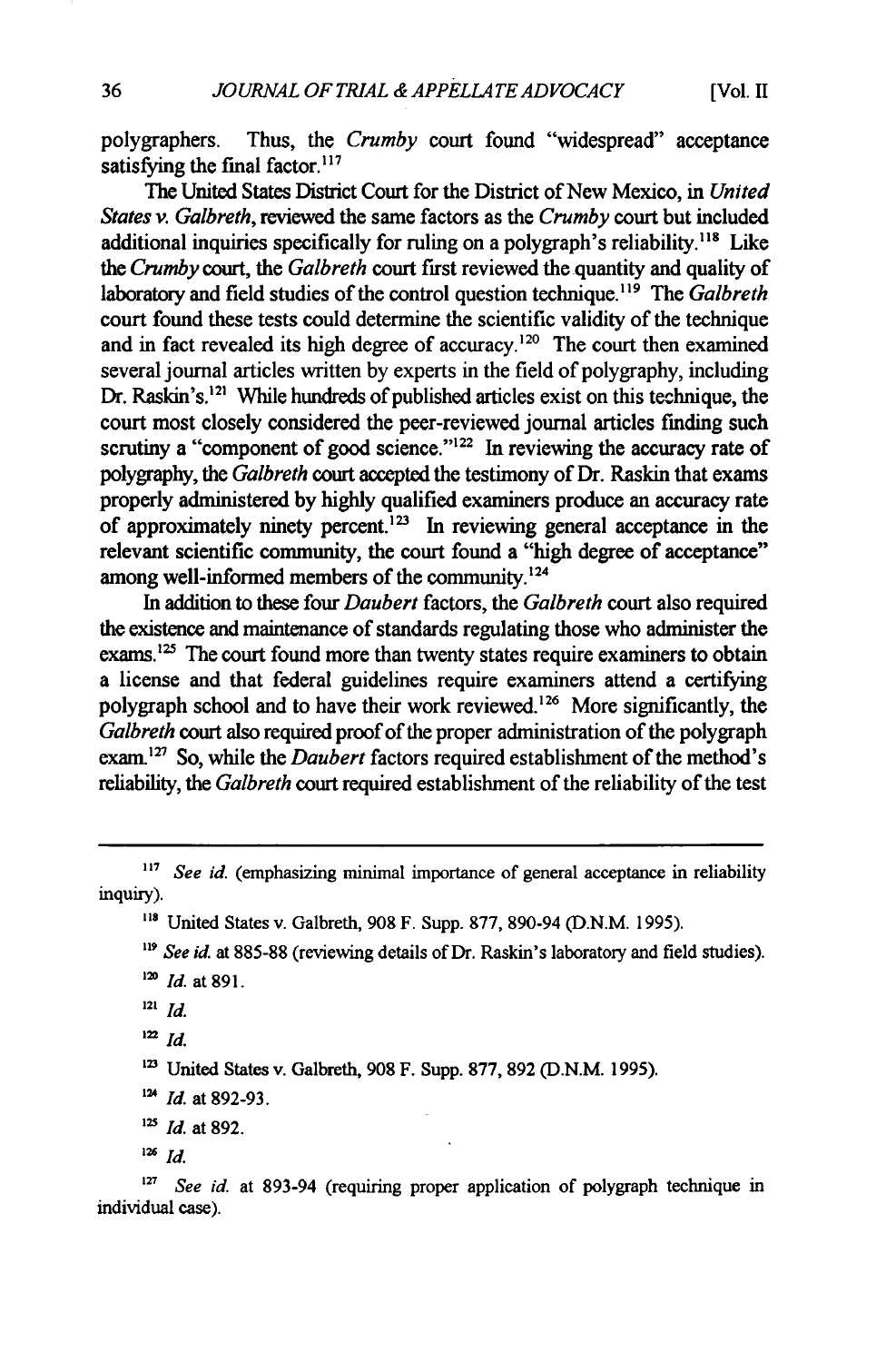administered to a particular defendant.<sup>128</sup> This inquiry focused on both the examiner's competence to administer an exam and the conditions of the particular test.<sup>129</sup> While the *Galbreth* court was unsure whether *Daubert* required a finding of validity for the specific application of a scientific technique, it deemed it "imperative" in the context of polygraph.<sup>130</sup> The court deemed this additional inquiry necessary due to the nature of the polygraph technique. **A** reliable polygraph result rests entirely on a properly conducted exam **by** a competent examiner therefore the validity of an exam must be established **by** more than merely establishing the theory's reliability in the abstract.<sup>131</sup>

A comparison of **the** reliability analysis conducted **by** the *Crumby and Galbreth* courts with the analysis conducted **by** the Supreme Judicial Court in *Lanigan* leads to a conclusion that polygraphy can meet the reliability inquiry. In reviewing whether the "ceiling principle" had been tested, the *Lanigan court* conceded that, as a new technique, more testing needed to be done.<sup>132</sup> In examining peer review, the *Lanigan* court recognized substantial disagreement among the experts on the application of the principle. Regarding the error rate, *the Lanigan* court did not require a specific percentage, but rather was satisfied that any error would weigh in the defendant's favor. Finally, due to the substantial disagreement among the population geneticists, the principle falls short of attaining general acceptance.

While the Supreme Judicial Court conducted a relaxed inquiry into the ceiling principle's reliability, *Crumby and Galbreth* show that even if the court subjects polygraph to a more thorough inquiry, the standard can be met. Based on the dicta in *Stewart,* however, a proponent of expert testimony based on polygraph results should anticipate the Commonwealth will require proof in any given case of the validity of the particular exam. As a result, a practitioner should hire a licensed polygraph examiner with substantial experience in administering the control question technique to validate the individual test.

#### *B. Relevance Inquiry*

The relevance inquiry envisioned by the *Daubert* court requires the scientific opinion testimony to have a "valid scientific connection" to an issue

**'2'** United States v. Galbreth, 908 F. Supp. 877, 893-94 (D.N.M. 1995).

**<sup>129</sup>***Id.*

*<sup>130</sup>See id.* at 880-82 (surmising Daubert opinion's abstract analysis inadvertently omitted this requirement).

**<sup>131</sup>***Id.*

**<sup>132</sup>***See supra* notes **86-93** and accompanying text.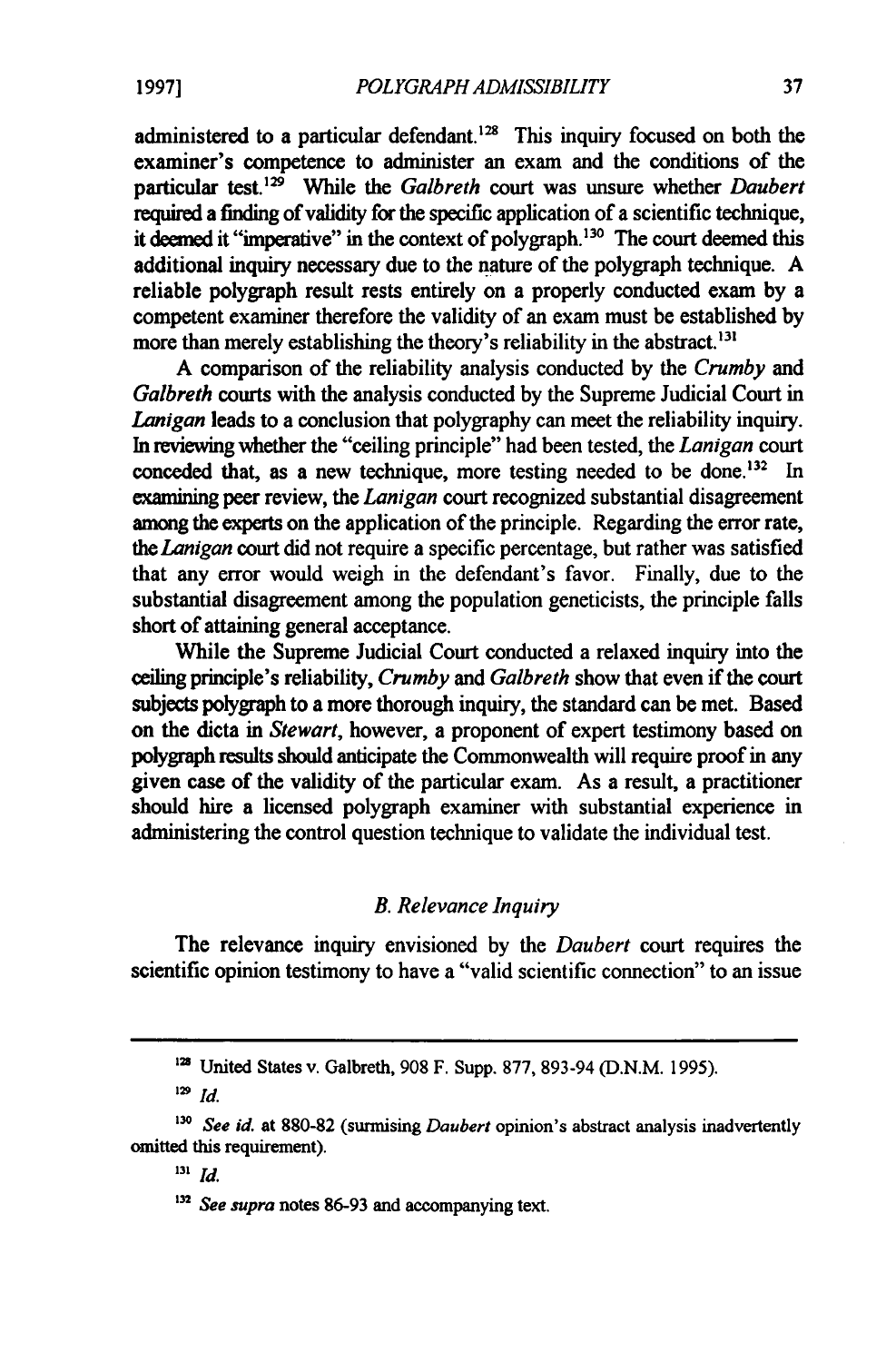in question.<sup>133</sup> This inquiry does not seem to pose a problem for polygraph evidence because any time a defendant's answers indicate truthfulness or deceptiveness on a relevant question it will be pertinent to the issue in question. In *Galbreth,* for example, the defendant stood accused of failure to report income on his income tax return.<sup>134</sup> The result of his polygraph exam indicated truthful responses regarding his knowledge and intent.<sup>135</sup> Therefore, the *Galbreth* court concluded that the testimony related to the issue in question and provided a "valid scientific connection to the pertinent inquiry." $136$  Thus, the relevance inquiry appears to impose only a slight burden upon a proponent of polygraph opinion testimony.

### *C Prejudicial Effect of Polygraph Evidence*

**A** proposed rule in Massachusetts may also establish grounds for barring polygraph exams **by** excluding evidence whose prejudicial effect outweighs its probative value. Massachusetts' Proposed Rule of Evidence 403 allows courts to exclude all relevant and reliable evidence carrying "the danger of unfair prejudice, confusion of the issues, or misleading the jury, or **by** consideration of undue delay, waste of time, or needless presentation of evidence." Under this balancing test, Massachusetts' courts could exclude polygraph evidence, although the *Crumby and Galbreth* Courts still admitted it after this inquiry.

An example of the court citing prejudicial effects as grounds to exclude polygraph exams is found in *Mendes' <sup>37</sup>*After eliminating the *Frye* exception and returning to *per se* inadmissibility, the *Mendes* court listed several prejudicial effects of admitting polygraph evidence.<sup>138</sup> Concerns included juries giving undue weight to expert testimony, experts infringing upon the jury's role of determining credibility, polygraph evidence deciding guilt or innocence, and the cost and time required to verify an expert's qualifications.<sup>139</sup>

In the fifteen years prior to *Mendes,* however, several of the Supreme Judicial Court's opinions contemplated these potentially prejudicial effects. Rather than exclude polygraph evidence, the court decided to limit the purposes for admitting polygraph evidence. In *Vitello,* after considering the possibility of

 $136$  *Id.* 

- **138** *Id.*
- **'39** Id.

<sup>&</sup>lt;sup>133</sup> Daubert v. Merrell Dow Pharmaceuticals, 509 U.S. 579, 591-92, 113 S. Ct. 2786, **2796 (1993).**

**<sup>&</sup>quot;** United States v. Galbreth, **908** F. Supp. **877, 895 (D.N.M. 1995).**

**<sup>135</sup>** *Id.*

**<sup>&#</sup>x27;37** Commonwealth v. Mendes, 406 Mass. 201, 211-12, 547 N.E.2d **35,** 41 (1989).